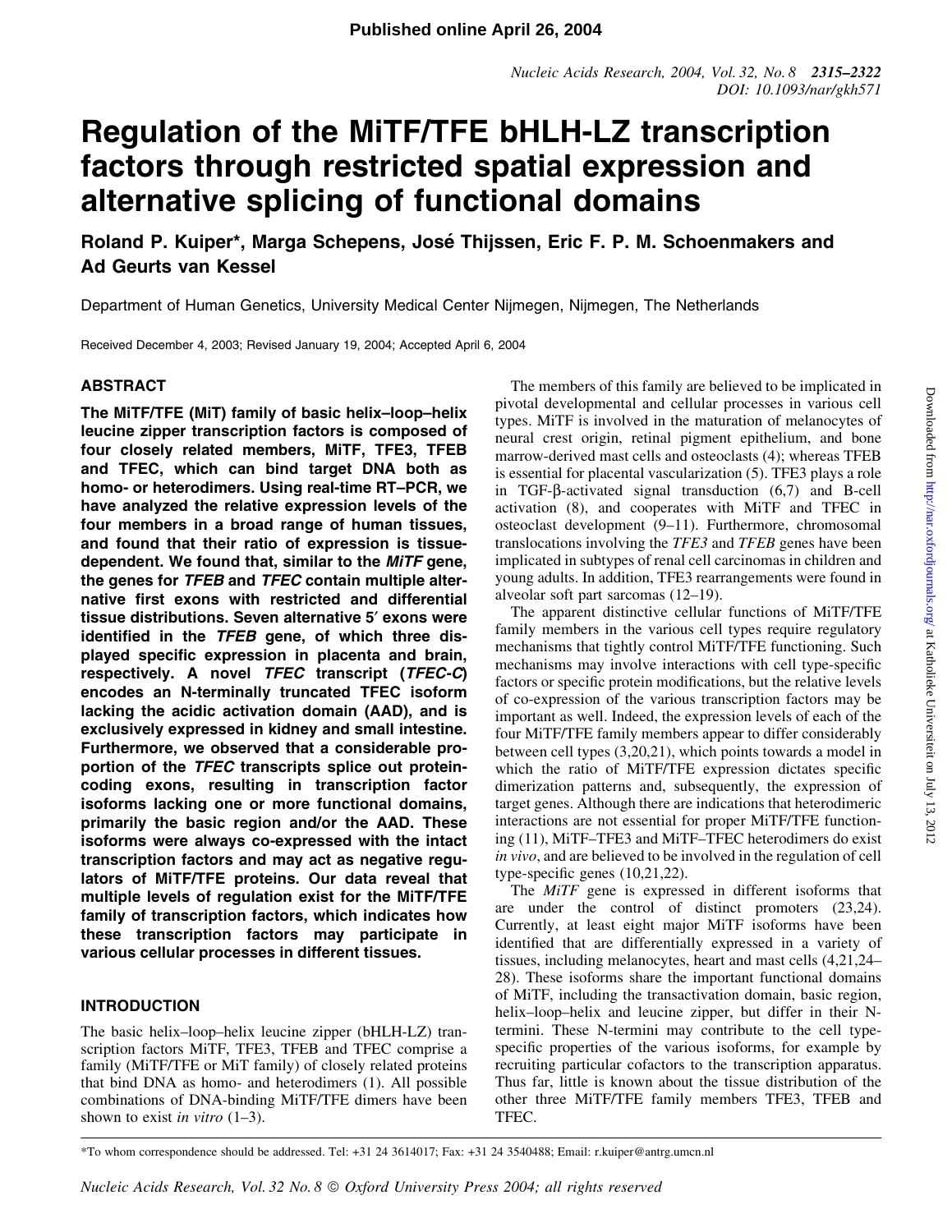In this study, we have determined the relative expression levels of MiTF, TFE3, TFEB and TFEC in a broad range of human tissues, and identified transcript variants. The ratio of expression of the four MiTF/TFE family members was found to be unique for each tissue. Furthermore, similar to MiTF, we found various splice forms of TFEB and TFEC with alternative first exons and very restricted expression patterns, suggesting regulation through alternative promoter usage.

# MATERIALS AND METHODS

#### cDNA synthesis and RT-PCR

A panel of total RNA pools from 20 human tissues was obtained from BD Biosciences Clontech (Palo Alto, CA). Reverse transcription was performed using  $2 \mu$ g of total RNA and Superscript II (Life Technologies, Grand Island, NY) according to the manufacturer's instructions. RT reactions were performed using random hexamers, except for the experiment dealing with alternative intron 7 splicing of TFEC transcripts, for which oligo-dT priming was used in order to minimize contamination with incompletely spliced nuclear mRNAs. Primers used for PCR were TFEB-1Af (5'-CAAC-AAGGGAAGGTGACATGAAAGG-3'), TFEB-1Bf (5'-CG-GACAGATTGACCTTCAGAGG-3'), TFEB-1C1for (5'-AT-GCCTGAGAGGGGGTCGGAG-3'), TFEB-1C2for (5'-GA-GAGGAGGGAGATGAAAACACACC-3'), TFEB-1Df (5'-TTAGAGCTCGCTGGGGAAGTGCAG-3'), TFEB-1Ef (5'-TTGAGGTCCCTGCCTGCTAACCTGACG-3'), TFEB-1Ff (5¢-CCTCCTTCCAGGGGGCTGCC-3¢), TFEB-1Gf (5¢-GG-TGTGAGCTGACGAGAGCTTCAG-3'), TFEBexon2r (5'-AACCCTATGCGTGACGCCATGGTGG-3'), TFEC-1Af (5'-ACTTGTCCCAGCAAGACCACA-3'), TFEC-1Bf (5'-AAATCCACTCATTGCTGGTCC-3'), TFEC-1Cf (5'-GAG-AAAACCATTGCTATTGTGAAGG-3'), TFECr (5'-TTGT-AGCCACTTGATGTACTCCACT-3'), TFEC-6f (5'-CACT-CTTATTCCAAAGTCTAATGATCCT-3'), TFECintron7r (5'-CCTTGAGGCAATGAAATCCATAGC-3') and TFEC-8r (5'-TCTTTGTTCCTCTTTCAATGCAGC-3').

#### Real-time quantitative RT-PCR

Real-time RT-PCR on MiTF/TFE cDNAs was performed on a TaqMan ABI 7700 Sequence Detection System (PE Applied Biosystems) using heat-activated TaqDNA polymerase (Amplitaq Gold; PE Applied Biosystems) as previously described (18). The specificity of the primer/probe sets for each of the four *MiTF/TFE* members relative to the other three was confirmed using different dilutions of DNA constructs containing the bHLH-LZ-encoding regions of TFE3, TFEB, TFEC or MiTF. The four primer/probe sets recognized their specific MiTF/TFE templates with almost identical efficiencies. For quantitative analysis of the data, TFEB  $C_T$ -values were normalized to those of endogenous GAPDH (with use of standard TaqMan human GAPDH control reagents; PE Applied Biosystems) using the  $\Delta \Delta C_T$  technique (29).

#### Rapid amplification of  $5'$ -cDNA ends  $(5'$ -RACE)

The 5'-RACE System (Invitrogen) was used according to the manufacturer's instructions. A  $TFEB$  gene-specific primer (5 $'$ -ATTTCAGGATTGATGTAGC-3') was used for TFEB cDNA synthesis. The *TFEB*-specific primers (located in exon 2) were TFEB 5'R442 (5'-TATTGATGGCCGGGGTGGGCG-3') and TFEB 5'R376 (5'-TAATGCATGACAGCCTGTTGCT-GCATG-3'), of which the latter was used for the hemi-nested reaction. For the TFEC 5'-RACE we used the TFEC genespecific primer (5'-TTTCAATGAGGTTGTGG-3') for cDNA synthesis and primers TFEC 5'R547 (5'-ATTGGTA-GACTACTTGGACAAGAAGCAC-3') and TFEC 5'R494 (5'-AATTCCTTGTTCACCGCTATACACATCC-3') for the PCR. The PCR profile was composed of five cycles of 30 s at 94 $\degree$ C, 1 min at 48 $\degree$ C, 30 s at 72 $\degree$ C; five cycles of 30 s at 94 $\degree$ C, 1 min at 52°C, 30 s at 72°C; 25 cycles of 30 s at 94°C, 1 min at 55°C, 30 s at 72°C. PCR products were separated on agarose gels, purified, subcloned into the pGemT vector (Promega, Leiden, The Netherlands), and subsequently sequenced using a Ready Reaction Dye Terminator Cycle sequencing kit (PE Applied Biosystems, Foster City, CA) and an ABI 3700 automated sequencer (PE Applied Biosystems).

#### Transfection experiments and western blotting

Full-length RT-PCR products corresponding to the wild-type TFEB and TFEC transcripts were cloned into the eukaryotic expression vector pSG8-VSV (30). The TFEC cDNAs were cloned in-frame in front of a VSV-tag. Transfection and western blotting was performed as previously described (18). For immunodetection of TFEB, an affinity-purified rabbit polyclonal anti-TFEB-N antiserum was used (18). The VSVtagged TFEC was detected using the mouse anti-VSV monoclonal antibody P5D4. Immunostaining was performed using chemiluminesence.

# **RESULTS**

### The MiTF/TFE transcription factor family shows a specific tissue distribution

In vitro, TFE3, TFEB, TFEC and MiTF form homo- and heterodimers in all possible combinations to bind DNA (1). Based on this observation, it can be hypothesized that differential tissue-specific dimerization may determine the repertoire of target genes that are expressed. In order to analyze the relative expression levels of the MiTF/TFE members in different tissues, we performed quantitative real-time RT-PCR analysis on a panel of 20 human tissues. We established primer sets located within the bHLH-encoding regions, capable of detecting all MiTF/TFE isoforms. As shown in Figure 1A, the expression ratios of the four *MiTF*/ TFE members showed large variations between tissues and none of the members appeared to be co-regulated. In Figure 1B, the same set of data is represented as absolute levels, which allows comparison of the MiTF/TFE expression levels between tissues. Although each of the four members could be detected in all tissues examined, TFEC and MiTF showed more variation in expression between tissues (Fig. 1B). Highest expression levels of both TFE3 and TFEB were found in placenta and lung, but their expression levels differed in adrenal gland (relatively high for TFE3), and prostate and spleen (higher levels of TFEB). MiTF was most prominent in the uterus. The TFEC gene was expressed at lower levels compared to the other three members, and was prominent in spleen, kidney, bone marrow and small intestine. These data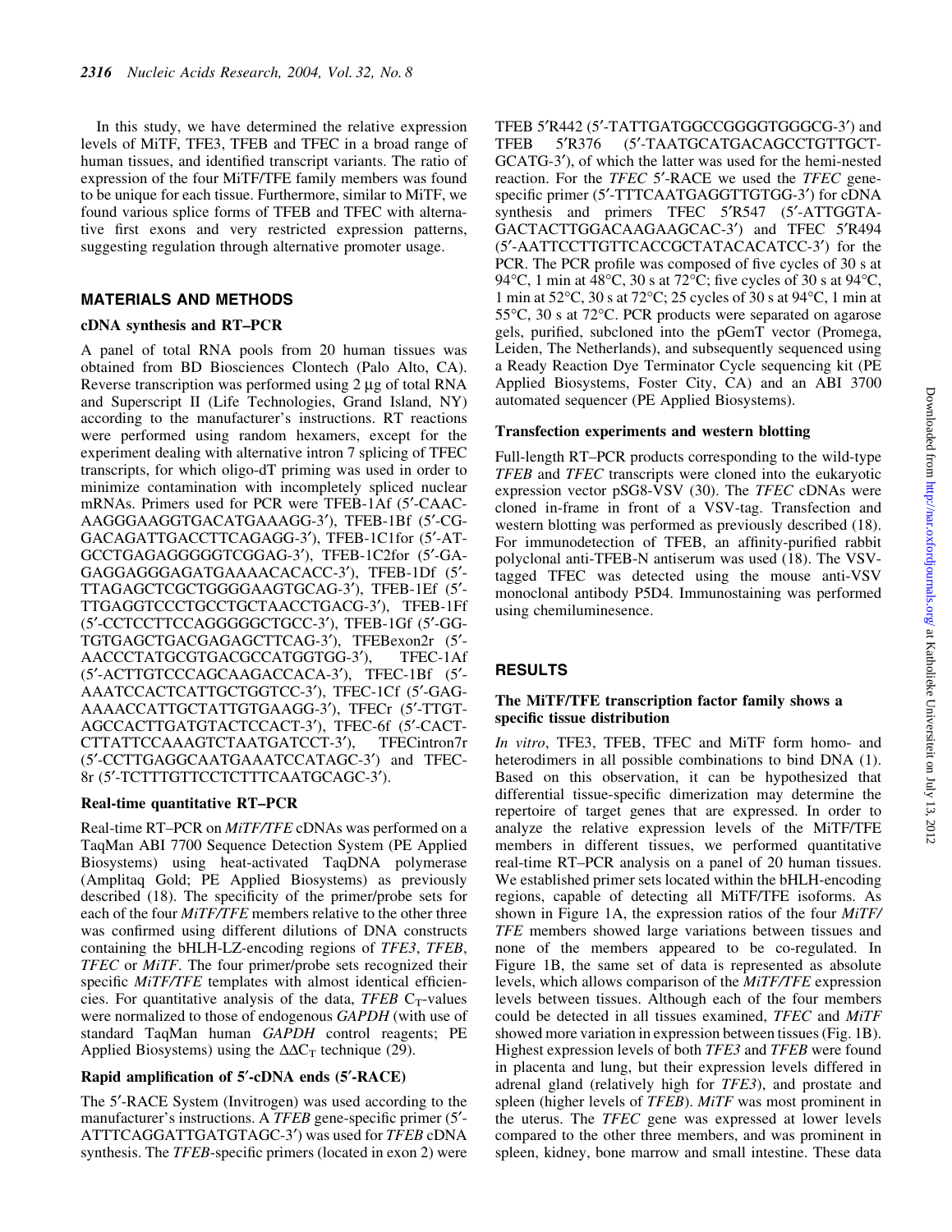

Figure 1. Bar graphs showing the relative expression levels of the MiTF/ TFE transcription factors in twenty human tissues, as analyzed by real-time RT-PCR. (A) The sum of the expression levels of TFE3, TFEB, TFEC and MiTF is set to 100% to enable comparison of the MiTF/TFE expression ratios in each tissue. (B) The same data set depicted as absolute levels to illustrate the variation in MiTF/TFE expression between tissues. The data were based on two independent in duplo experiments.

indicate that expression of each of the four members must be regulated in a tissue-specific manner.

## The TFEB gene contains alternative 5'-non-coding exons

The temporal and spatial expression of the human MiTF gene is controlled by the differential usage of at least six distinct promoters, driving the expression of transcripts with alternative first exons  $(24–26,28)$ . We investigated whether a similar mechanism might act in the other MiTF/TFE members. The TFEB gene, which resides on chromosome 6p21, is composed of nine exons, with a postulated initiation ATG preceded by a perfect ribosomal binding (`Kozak') sequence in exon 2 (18). The numerous TFEB-encoding ESTs that are present in the nucleotide sequence databases reveal the presence of at least three frequently occurring alternative 5' exons (GenBank Accession nos M33782, NM007162 and AK095061, respectively). To validate whether more TFEB transcripts might exist that differ in their 5'-end, we performed 5'-RACE analysis on cDNA pools of various tissues, using TFEB-specific primers located in exon 2. Using this approach, we were able to identify TFEB transcripts containing seven distinct alternative 5' exons, of which five were novel, named exons 1a to 1g1 (Table 1 and Fig. 2). The resulting TFEB transcripts were designated TFEB-A to TFEB-G, respectively. The TFEB-B (31) and TFEB-C transcripts were found in liver, kidney,

Table 1. Alternative 5' exons of the TFEB gene and their occurrence in different tissues

|                                                 | 5' exon Sequence at junction                                            | Exon Intron                                                                                                               | Liver  | Number of 5'-RACE products/total<br>Kidney<br>$n = 5$ $n = 11$ $n = 54$ | Brain                   | Spleen<br>$n = 31$ |
|-------------------------------------------------|-------------------------------------------------------------------------|---------------------------------------------------------------------------------------------------------------------------|--------|-------------------------------------------------------------------------|-------------------------|--------------------|
| 1a<br>1b<br>1c2<br>1d<br>1e<br>1f<br>1g1<br>1g2 | ggaagtgcag gttaattact<br>taacctgacg gtatgctttc<br>ggtgaaagag gtcagtggat | gctcaggctg gtgagtgggg<br>tcagagcgag gtgagcggga<br>ctggtacatg gtgagtacat<br>cctctcgaag gtatgagagc<br>agagetteag gtgggageet | 4<br>1 | 8<br>2                                                                  | 15<br>24<br>5<br>3<br>6 | 14<br>11<br>6      |

spleen and brain, whereas the remaining five *TFEB* transcripts were found in only one of the tissues examined (Table 1). In addition, we observed three alternative splicing events in the 5' region of the *TFEB-G* transcripts, generating transcripts containing either 1g1 alone, 1g1/1g2 or the complete exon 1g at their 5¢-ends (Fig. 2B and Table 1). Similarly, we found alternative TFEB-E splice variants in the brain cDNA pool which contained exon 1c2 and, in some cases, the entire sequence from 1e to 1c2 (Fig. 2B). This latter longest TFEB-E variant corresponds to the previously identified full-length TFEB transcript AK095061. Another 5'-RACE product, obtained from skeletal muscle cDNA, appeared to be an alternatively spliced variant of TFEC-C, lacking exon 1c2 (Fig. 2B). Of all alternative 5' exons, only exon 1a contains a putative in-frame ATG codon which, if active, would result in 14 extra N-terminal amino acids in TFEB-A. Therefore, most alternative 5¢ exons are non-coding. Together, we conclude from these data that the TFEB gene contains multiple alternative first exons.

#### Differential tissue distribution of alternative TFEB transcripts

To analyze the relative expression of the above TFEB variants in human tissues, we performed RT-PCR analysis on the human tissue panel using alternative exon 1-specific primers for the various transcripts. Six TFEB transcripts showed restricted and clearly different tissue distribution patterns (Fig. 2C). Only  $TFEB-D$  could not be amplified in any of the tissues, possibly due to very low expression levels. Despite the fact that the splice acceptor site of exon 1d perfectly matches the consensus criteria (Table 1), the TFEB-D transcript was found only once in our 5'-RACE analysis, and its existence thus still needs to be confirmed. TFEB-B and TFEB-C showed the broadest tissue distribution, with TFEB-C being detectable in all tissues but liver. Interestingly, TFEB-A was almost exclusively expressed in placenta, with only minor levels of expression in kidney, lung and prostate. Similarly, the TFEB- $E$  and TFEB-G transcripts appeared to be brain-specific, whereas *TFEB-F* was highest in spleen (Fig. 2C).

The multiple RT-PCR products observed in the TFEB-E and TFEB-G panels were isolated and sequenced, and appeared to correspond to the splice variants identified with 5'-RACE analysis (Fig. 2B). Based on the intensities of these products in the two panels, these splice variants appear to be expressed in a tissue-specific manner. Despite their differen-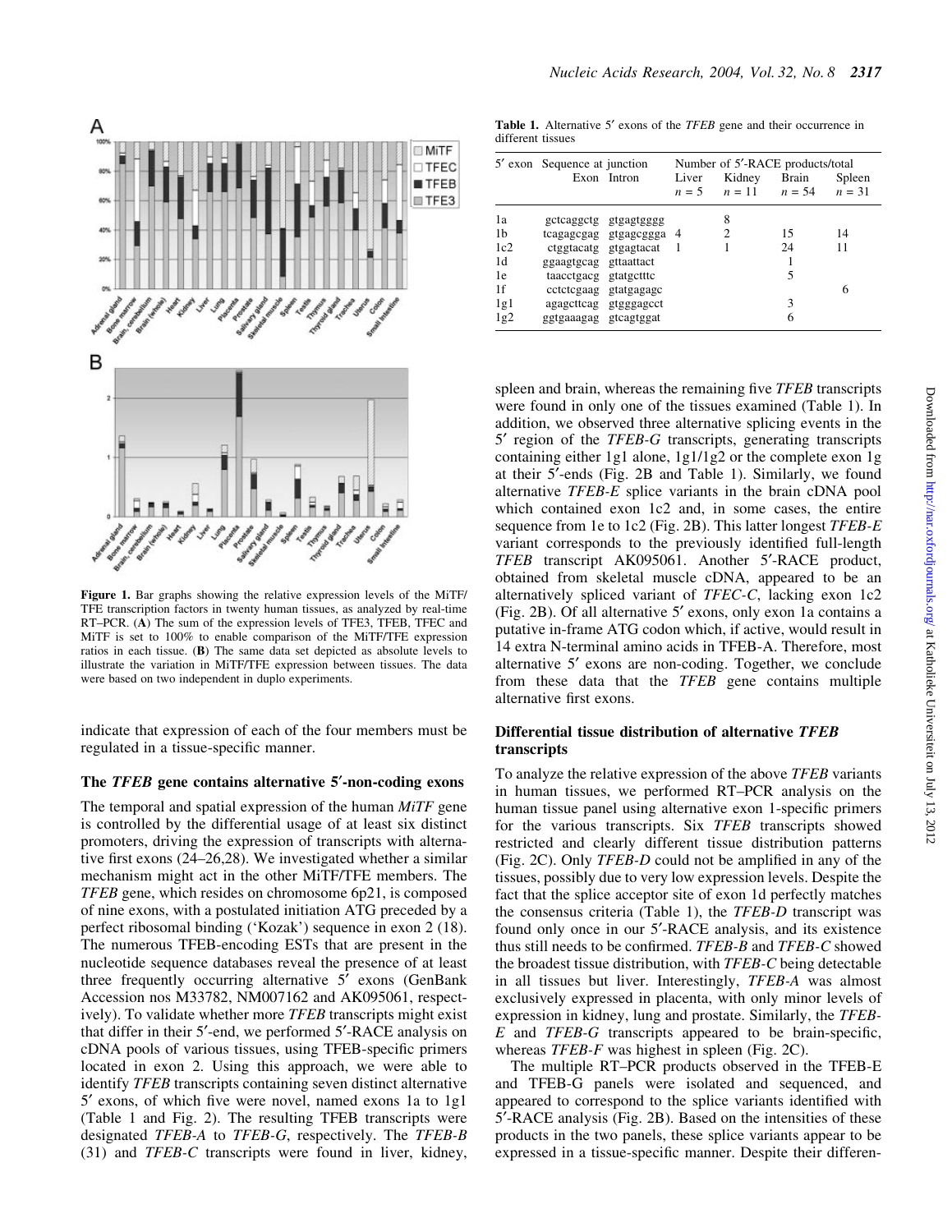

Figure 2. (A) The genomic organization of the human TFEB gene. The ATG start codon in exon 2 and TAG stop codon in exon 9 are indicated. Dotted lines depict alternative splicing. A 1600-bp CpG island colocalizes with exons 1b, 1c1 and part of exon 1d. (B) Alternative splice events in the 5'-regions of TFEB-C, TFEB-E and TFEB-G. Dotted lines depict alternative splicing. The largest of three TFEB-G derived products contained the complete exon 1g, including 1g1, 1g2 and the intermediate 'intronic' sequence. Accession numbers of the nine novel TFEB transcript fragments are AJ608786-AJ608794. (C) Tissue distribution of the human TFEB variants determined by RT-PCR analysis on 20 human tissues.

tial tissue distribution, none of these variants contain upstream ATG start codons, indicating that they all encode TFEB proteins with identical N-termini. Variations in the 5<sup>'</sup>-UTR sequences might, however, influence the efficiency of translation, as has been described for the cyclin-dependent kinase inhibitor p18INK4c and the nitric oxide synthase gene NOS1 (32,33). We conclude that alternative transcripts may control the expression of TFEB in a tissue-specific manner.

## Differential tissue distribution of TFEC variants

In the TFEC gene (Fig. 3), at least two alternative transcription start sites appear to be present, resulting in transcripts here referred to as TFEC-A and TFEC-B (GenBank Accession nos BM807021 and NM012252, respectively). Exon 2 is shared by the two TFEC variants, and contains the ATG start codon. The TFEC-A variant has not been described before, and contains three exons preceding exon 2. Two additional in-frame ATG codons are present in exon 1a3 (Fig. 3A). Using 5'-RACE analysis on human kidney cDNA, we identified a third TFEC transcript, which initiates in an alternative 5¢ exon positioned between exons  $3$  and  $4$  (exon 1c; Fig. 3A). RT-PCR analysis using a reverse primer in exon 1c in combination with a forward primer in any of the upstream exons never resulted in a PCR product, indicating that exon 1c is indeed the first exon of this transcript. TFEC-C thus lacks the protein-coding exons 2 and 3. In-frame ATG start codons were present in both exon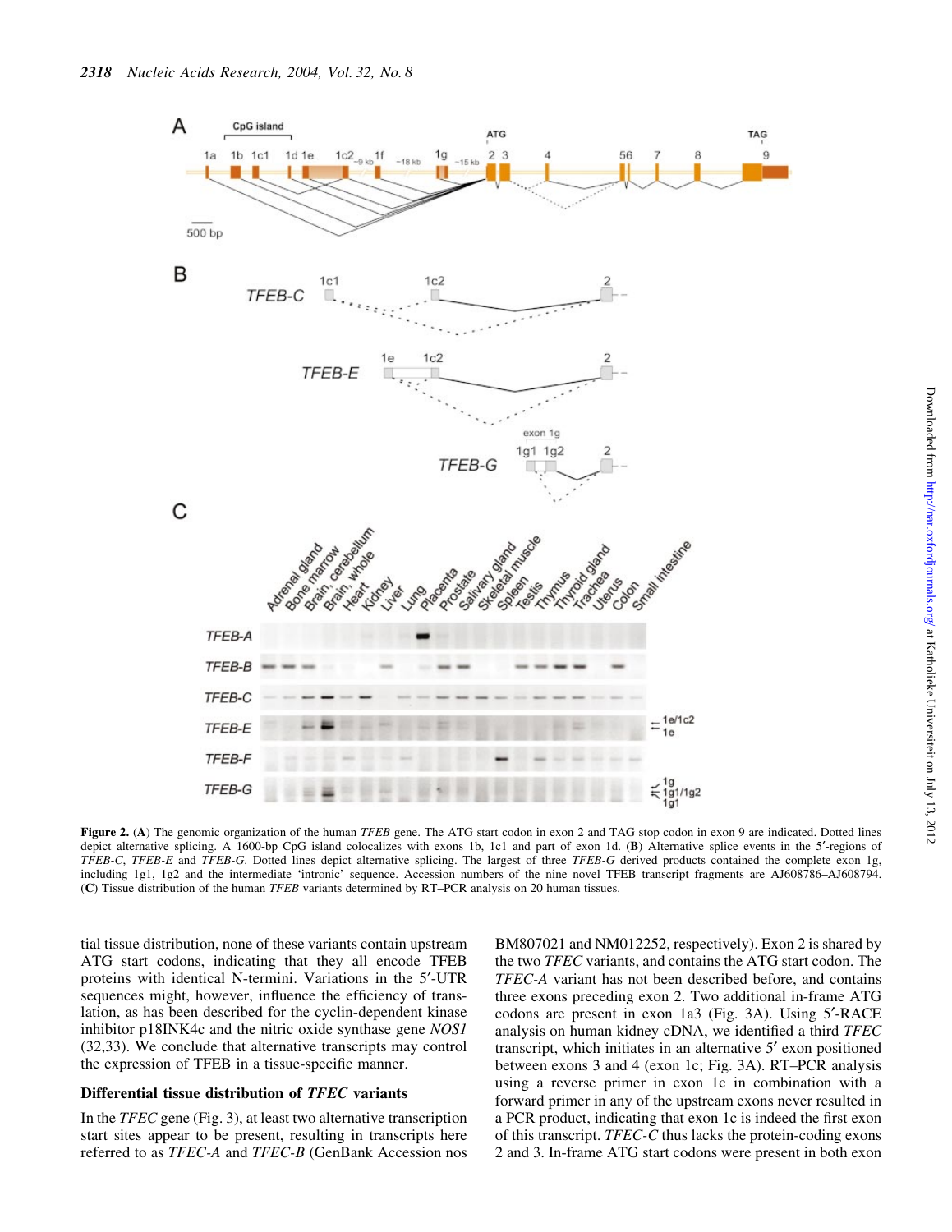

Figure 3. (A) Schematic representation of the human TFEC gene containing three alternative 5' exons. For clarity reasons, exon sizes are depicted five times larger than the intron sizes. Relevant start and stop codons are indicated, as well as the regions encoding the AAD, the basic region, the bHLH-LZ and the proline-rich activation domain and serine-rich stretch (Pro-AD/Ser). Dotted lines depict alternative splicing. The accession number of the novel TFEC-C transcript fragment is AJ608795. (B) Western blot analysis of COS-1 cells transfected with empty vector (lane 1) or VSV-tagged TFEC-C cDNA (lane 2). (C) Tissue distribution of the TFEC transcripts determined by RT-PCR analysis. For each of the panels, the various PCR fragments were isolated and sequenced. Next to the full-length TFEC variants, alternatively spliced transcripts were amplified that lacked exon 2 ( $\Delta$ 2), exon 3 ( $\Delta$ 3) and/or exon 5 ( $\Delta$ 5). The lower two panels show RT-PCR products using a forward primer in exon 6, and reverse primers in either exon 8 or intron 7, which depict the presence of TFEC transcripts encoding the complete C-terminus of TFEC or a truncated C-terminus, respectively. In order to enrich for active cytoplasmic transcripts, we used oligo-dT priming in the reverse transcription reaction.

1c and exon 4. Subcloning of the TFEC-C cDNA in front of an in-frame VSV-tag, and subsequent transfection into COS-1 cells, revealed that the transcript indeed encodes a protein of the predicted size  $(\sim 33 \text{ kDa}; \text{Fig. 3B}).$  A TFEC-C transcript was also found in the mouse (Genbank Accession no. BB843583), and appeared to be highly conserved at both the nucleotide (83%) and amino acid (86%) level.

Similar to TFEB, the tissue distributions of TFEC transcripts was analyzed by  $RT-PCR$  (Fig. 3C).  $TFEC-A$  was predominantly expressed in testis, thymus, trachea, colon and prostate. TFEC-B showed a broader tissue distribution, and appeared to be absent only from heart and liver, whereas the newly identified TFEC-C transcript was exclusively expressed in kidney and small intestine.

Together, these findings suggest that next to the *MiTF* gene, the TFEB and TFEC genes also express transcripts with alternative 5¢ exons that show restricted and clearly distinct tissue distributions.

Unlike MiTF, TFEB and TFEC, there are no TFE3 transcripts known that would indicate the presence of alternative first exons. Furthermore, RT-PCR analysis on the human tissue panel, using a primer set that included the first exon and a primer set located within the bHLH domain, gave identical tissue distributions (data not shown). Therefore,

we assume that expression of the *TFE3* gene is regulated by a single promoter.

#### Alternative splicing of exons encoding functional domains

 $RT-PCRs$  with  $5'$  exon-specific primers generated multiple bands in all cases (Fig. 3C), which indicates that from each transcription start site various alternative transcripts can be generated. To reveal their identity, we have isolated and sequenced these different products. The largest RT-PCR product in the TFEC-A panel represents a transcript containing all protein-coding exons, whereas the lower band was found to lack the N-terminal acidic activation domain (AAD)-encoding exon 3 and the basic region-encoding exon 5 ( $\Delta$ 3/ $\Delta$ 5). In testis, the tissue that showed the highest expression of TFEC-A, two minor additional products could be isolated as well, and turned out to represent TFEC transcripts lacking exons 2 and 3  $(\Delta 2/\Delta 3)$  and exons 2, 3 and 5  $(\Delta 2/\Delta 3/\Delta 5)$ , respectively. Interestingly, the relative expression ratios of these TFEC-A variants was different between the various tissues. Similarly, the doublet in the TFEC-B panel (Fig. 3C) appeared to represent transcripts that differ in the presence or absence of exon 3, and were previously presented as *TFEC-L* (long) and TFEC-S (short), respectively (34). Apparently, these two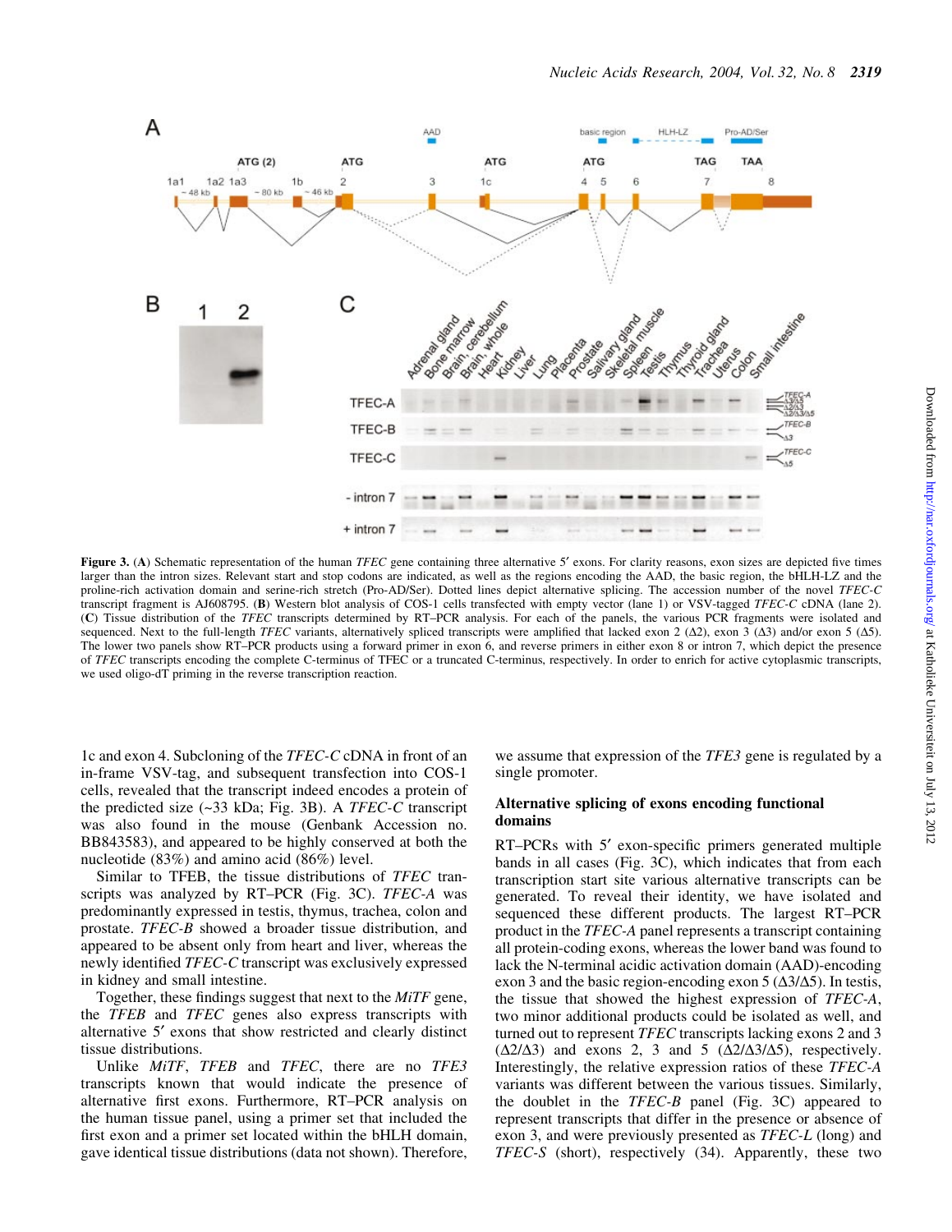forms are mostly co-expressed, although the ratio in each of the tissues examined was different. Finally, we also detected a weakly expressed, smaller variant of TFEC-C, which differed from the major form in that it again lacked the basic regionencoding exon 5 ( $\Delta$ 5).

Apart from exon 3 and exon 5, we found indications for another frequently occurring alternative splicing event in the TFEC gene. This alternative splicing event involves the Cterminus of TFEC, which became apparent when we used a reverse RT-PCR primer positioned in exon 8, the 3<sup>'</sup>-terminal exon of the gene. The C-terminal region of the protein is highly conserved within the MiTF/TFE family and contains two functional domains, namely a proline-rich activation domain (35), and a serine-rich region that contains an Rsk-1 phosphorylation site that is known to play a role in transactivation and degradation of MiTF (36). In most, if not all, TFEC expressing tissues, transcripts could be detected in which intron 7 is still present. Translation of such a transcript would result in a truncated TFEC protein that lacks the proline-rich activation domain and the serine-rich domain (Fig. 3C, two bottom panels). Although the  $RT-PCRs$  were performed under semi-quantitative conditions, it appears that the presence or absence of intron 7 in the TFEC transcripts again varies between tissues.

The expression of alternatively spliced variants of TFEB was less apparent than that of *TFEC*. The *TFEB* variants were mainly expressed as full-length transcripts that contained an alternative exon 1 followed by the protein-encoding exons 2 to 9. Nevertheless, we did find alternatively spliced TFEB transcripts in a limited set of tissues lacking exon 3 and exon 4, of which the latter encodes the AAD (data not shown).

In conclusion, we have established MiTF/TFE expression levels and ratios in 20 human tissues. These expression patterns appeared to be unique for each tissue. Furthermore, we identified (novel) alternative  $5'$  exons in the proximal regions of the TFEB and TFEC genes, and demonstrated that the expression of MiTF/TFE isoforms lacking functional domains is a characteristic for all members of the family, but is predominant for TFEC.

### **DISCUSSION**

We have determined the expression profile of the MiTF/TFE family of bHLH-LZ transcription factors in a large series of human tissues and identified alternative transcripts generated by the respective genes. We found that the ratio in which these four members are expressed differs extensively between the various tissues examined. The tight spatial regulation of MiTF/TFE expression appears to be mediated at least in part by alternative transcription start sites. Next to  $MiTF$  (4,21,24– 28), both TFEB and TFEC were found to express a variety of transcripts that contain alternative 5' (non-coding) exons and show very restricted differential tissue distributions. The use of alternative  $5'$  exons in a tissue-specific manner point towards the existence of alternative promoters in both genes. Indeed, through the characterization of an oligo-capped human cDNA library, the exact position of the transcription start site and thereby the position of a core-promoter region has been identified for the TFEB-E transcript (see http:// dbtss.hgc.jp/). Furthermore, three more downstream located exons (1b, 1c1 and 1d) are positioned within a 1600-bp CpG

island that is conserved between human and mouse. Such regions are known to colocalize with 60% of the human promoters (37). Although we cannot exclude that some of the TFEB variants we found are the result of alternative transcription start site usage within a single promoter region or alternative splicing in the 5'-UTR, our data strongly suggests the presence of alternative promoters in the TFEB and TFEC genes.

We identified seven alternative  $5'$  exons in the TFEB gene. Except for *TFEB-A*, all these 5' exons appeared to be noncoding, suggesting that the respective transcripts encode the same TFEB protein. Together, the TFEB transcripts drive the ubiquitous expression of TFEB. However, each transcript was represented in a restricted set of tissues, and we found three novel TFEB transcripts that were predominantly expressed in one particular tissue. Of these three TFEB transcripts, TFEB-E and TFEB-G appeared to be specifically abundant in brain, whereas TFEB-A was expressed almost exclusively in placenta. Previous studies in transgenic mice already revealed that TFEB, but not the other MiTF/TFE members, plays an essential role in placental vascularization during the early stages of placental development  $(5,11)$ . Our finding of a placenta-enriched TFEB variant points towards a similar role in the human placenta. This placental expression of TFEB appears to be controlled by a distinct promoter. A total of three alternative  $5'$  exons were found to be present in the  $TFEC$ gene, of which two (exons 1a and 1c) were novel. The three TFEC transcripts were all expressed in a limited set of tissues, with *TFEC-C* being exclusively found in kidney and small intestine. Despite this restricted expression of TFEC variants, TFEC was observed in all tissues examined, similar to TFEB. From these data, we conclude that next to the MiTF gene, the genes for TFEB and TFEC are also equipped with different alternative first exons and multiple promoter regions. Such a genomic organization allows a tightly regulated expression of the respective transcription factors in a cell type-specific manner, and may explain the observed tissue-specific ratios of the four MiTF/TFE members. These relative expression levels may affect MiTF/TFE homo- or heterodimerization and, thereby, influence the regulation of downstream target genes (18).

Another important mechanism for functional regulation may be the co-expression of MiTF/TFE members with isoforms lacking particular functional domains. Co-expression of such isoforms appears to occur for all MiTF/TFE proteins, but was most evident for TFEC. Multiple splice variants, lacking exons encoding a conserved mitogen-activated protein kinase (MAPK) phosphorylation site (exon 2), the N-terminal AAD (exon 3), the basic region (exon 5), and/or the Cterminal proline-rich activation domain and serine-rich stretch (exon 8), were co-expressed with TFEC-A, TFEC-B and TFEC-C. These domains are highly conserved in the MiTF/ TFE family members and all play a role in the transactivating capacities of the proteins. Therefore, these isoforms may act as weaker transactivators or even repressors, as has been shown for TFE3 (35,38) and MiTF (23,36,39). Furthermore, splice variants lacking the basic region have been described for MiTF as well (23), and may act as negative regulators by forming non-DNA-binding homo- or heterodimers similar to what has been proposed for the HLH Id proteins (40,41). The N-terminally truncated TFEC-C isoform appears to be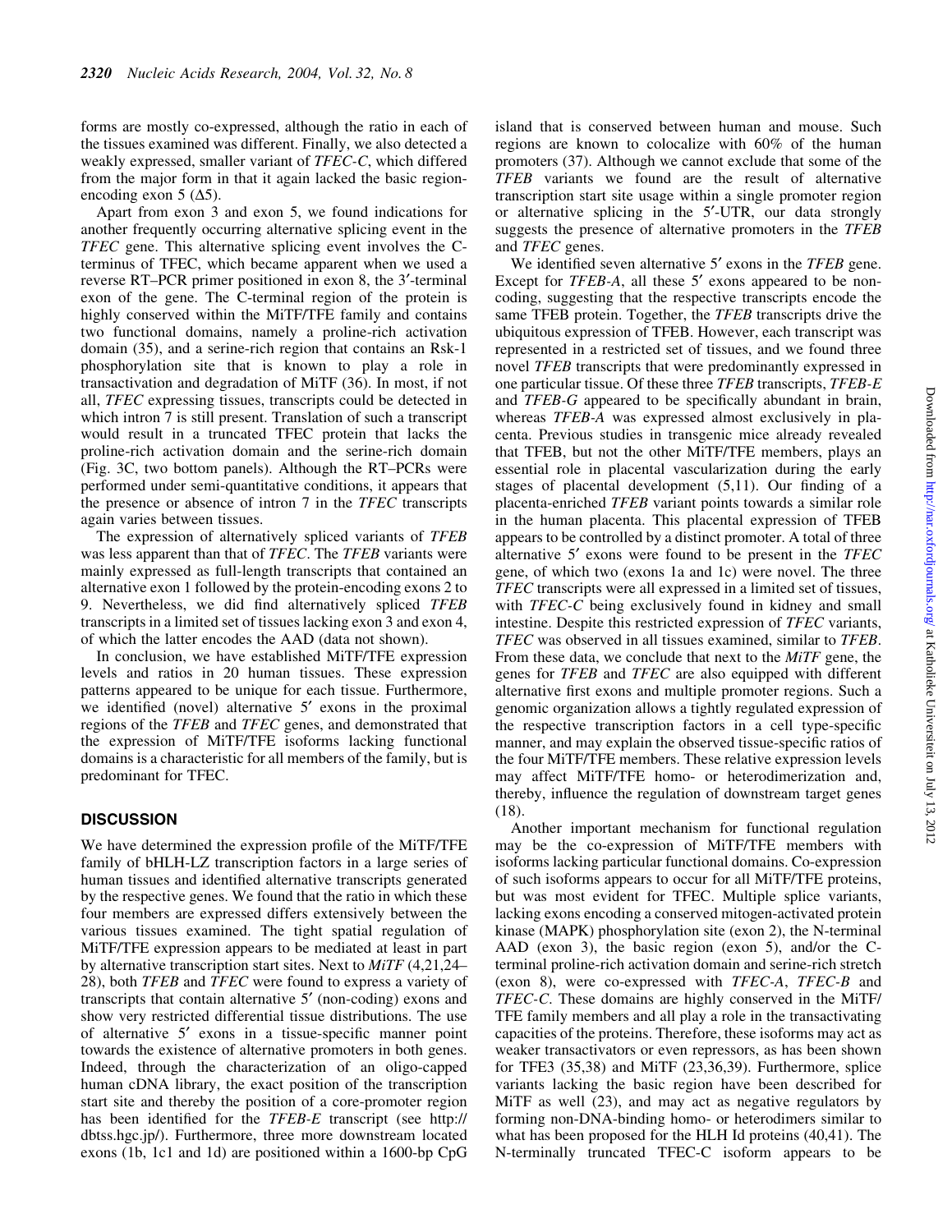expressed from an internal promoter, and also lacks the MAPK phosphorylation site and the AAD. Remarkably, this isoform was exclusively expressed in kidney and small intestine, which might indicate that it is involved in the regulation of processes that are shared by these two tissues, like for example (re)absorption of ions and/or organic compounds. The co-expression of these different TFEC isoforms may allow fine regulation of MiTF/TFE activities, and may be crucial for the proper spatio-temporal functioning of these transcription factors. Other well-characterized examples of genes that produce multiple isoforms with a regulatory role are  $p63$  and  $p73$ , two members of the  $p53$  gene family. Both genes produce splice variants as well as N-terminally truncated forms that originate from internal promoters (42,43). These isoforms act as dominant-negative regulators of p63, p73 and their close relative p53 by forming heteromeric complexes (43-45). The truncated isoforms were found to be vital for normal growth and development, and provide a regulatory system for modulating cell survival and cell death (42,46). Based on our findings, we hypothesize that the various MiTF/TFE isoforms lacking functional domains may form heterodimers with the full-length counterparts and, thereby, modulate their role in downstream target gene regulation, either by preventing DNA binding, changing the DNA-binding specificity, or altering the binding capacities of transcriptional cofactors. In particular, the TFEC gene, which generates the widest variety of functionally distinct isoforms, may play a prominent role in such regulatory mechanisms.

### ACKNOWLEDGEMENTS

The authors thank L. van der Logt, A. C. Poirters and E. M. Evers for technical assistance and advice. This work was supported by a grant from the Dutch Cancer Society (Koningin Wilhelmina Fonds), KUN 99-1912.

## **REFERENCES**

- 1. Hemesath,T.J., Steingrimsson,E., McGill,G., Hansen,M.J., Vaught,J., Hodgkinson,C.A., Arnheiter,H., Copeland,N.G., Jenkins,N.A. and Fisher,D.E. (1994) Microphthalmia, a critical factor in melanocyte development, defines a discrete transcription factor family. Genes Dev., 8, 2770±2780.
- 2. Fisher,D.E., Carr,C.S., Parent,L.A. and Sharp,P.A. (1991) TFEB has DNA-binding and oligomerization properties of a unique helix-loophelix/leucine-zipper family. Genes Dev., 5, 2342-2352.
- 3. Zhao,G.Q., Zhao,Q., Zhou,X., Mattei,M.G. and de Crombrugghe,B. (1993) TFEC, a basic helix-loop-helix protein, forms heterodimers with TFE3 and inhibits TFE3-dependent transcription activation. Mol. Cell.  $Biol.$  13, 4505 $-4512$ .
- 4. Hodgkinson,C.A., Moore,K.J., Nakayama,A., Steingrimsson,E., Copeland,N.G., Jenkins,N.A. and Arnheiter,H. (1993) Mutations at the mouse microphthalmia locus are associated with defects in a gene encoding a novel basic-helix-loop-helix-zipper protein. Cell, 74, 395±404.
- 5. Steingrimsson,E., Tessarollo,L., Reid,S.W., Jenkins,N.A. and Copeland,N.G. (1998) The bHLH-Zip transcription factor Tfeb is essential for placental vascularization. Development, 125, 4607-4616.
- 6. Hua,X., Liu,X., Ansari,D.O. and Lodish,H.F. (1998) Synergistic cooperation of TFE3 and smad proteins in TGF- $\beta$ -induced transcription of the plasminogen activator inhibitor-1 gene. Genes Dev., 12, 3084±3095.
- 7. Hua,X., Miller,Z.A., Benchabane,H., Wrana,J.L. and Lodish,H.F. (2000) Synergism between transcription factors TFE3 and Smad3 in transforming growth factor-beta-induced transcription of the Smad7 gene. J. Biol. Chem., 275, 33205-33208.
- 8. Merrell,K., Wells,S., Henderson,A., Gorman,J., Alt,F., Stall,A. and Calame,K. (1997) The absence of the transcription activator TFE3 impairs activation of B cells in vivo. Mol. Cell. Biol., 17, 3335-3344.
- 9. Weilbaecher,K.N., Motyckova,G., Huber,W.E., Takemoto,C.M., Hemesath,T.J., Xu,Y., Hershey,C.L., Dowland,N.R., Wells,A.G. and Fisher,D.E. (2001) Linkage of M-CSF signaling to Mitf, TFE3, and the osteoclast defect in Mitf(mi/mi) mice. Mol. Cell, 8, 749-758.
- 10. Mansky,K.C., Sulzbacher,S., Purdom,G., Nelsen,L., Hume,D.A., Rehli,M. and Ostrowski,M.C. (2002) The microphthalmia transcription factor and the related helix-loop-helix zipper factors TFE-3 and TFE-C collaborate to activate the tartrate-resistant acid phosphatase promoter. J. Leukoc. Biol., 71, 304-310.
- 11. Steingrimsson,E., Tessarollo,L., Pathak,B., Hou,L., Arnheiter,H., Copeland,N.G. and Jenkins,N.A. (2002) Mitf and Tfe3, two members of the Mitf-Tfe family of bHLH-Zip transcription factors, have important but functionally redundant roles in osteoclast development. Proc. Natl Acad. Sci. USA, 99, 4477-4482.
- 12. Weterman,M.A., Wilbrink,M. and Geurts van Kessel,A. (1996) Fusion of the transcription factor TFE3 gene to a novel gene, PRCC, in  $t(X;1)(p11;q21)$ -positive papillary renal cell carcinomas. Proc. Natl Acad. Sci. USA, 93, 15294-15298.
- 13. Weterman,M.A., Wilbrink,M., Janssen,I., Janssen,H.A., van den Berg,E., Fisher,S.E., Craig,I. and Geurts van Kessel,A. (1996) Molecular cloning of the papillary renal cell carcinoma-associated translocation  $(X;1)(p11;q21)$  breakpoint. Cytogenet. Cell. Genet., 75, 2–6.
- 14. Clark,J., Lu,Y.J., Sidhar,S.K., Parker,C., Gill,S., Smedley,D., Hamoudi,R., Linehan,W.M., Shipley,J. and Cooper,C.S. (1997) Fusion of splicing factor genes PSF and NonO (p54nrb) to the TFE3 gene in papillary renal cell carcinoma. Oncogene, 15, 2233-2239.
- 15. Heimann,P., El Housni,H., Ogur,G., Weterman,M.A., Petty,E.M. and Vassart,G. (2001) Fusion of a novel gene, RCC17, to the TFE3 gene in  $t(X;17)$ (p11.2;q25.3)-bearing papillary renal cell carcinomas. Cancer Res., 61, 4130-4135.
- 16. Ladanyi,M., Lui,M.Y., Antonescu,C.R., Krause-Boehm,A., Meindl,A., Argani, P., Healey, J.H., Ueda, T., Yoshikawa, H., Meloni-Ehrig, A. et al.  $(2001)$  The der $(17)$ t $(X;17)$ (p11;q25) of human alveolar soft part sarcoma fuses the TFE3 transcription factor gene to ASPL, a novel gene at 17q25. Oncogene, 20, 48-57.
- 17. Argani,P., Antonescu,C.R., Illei,P.B., Lui,M.Y., Timmons,C.F., Newbury,R., Reuter,V.E., Garvin,A.J., Perez-Atayde,A.R., Fletcher,J.A. et al. (2001) Primary renal neoplasms with the ASPL-TFE3 gene fusion of alveolar soft part sarcoma: a distinctive tumor entity previously included among renal cell carcinomas of children and adolescents. Am. J. Pathol., 159, 179-192.
- 18. Kuiper,R.P., Schepens,M., Thijssen,J., van Asseldonk,M., van den Berg,E., Bridge,J., Schuuring,E., Schoenmakers,H.F.P.M. and Geurts van Kessel,A. (2003) Upregulation of the transcription factor TFEB in t(6;11)(p21;q13)-positive renal cell carcinomas due to promoter substitution. Hum. Mol. Genet., 12, 1661-1669.
- 19. Davis,I.J., Hsi,B.L., Arroyo,J.D., Vargas,S.O., Yeh,Y.A., Motyckova,G., Valencia,P., Perez-Atayde,A.R., Argani,P., Ladanyi,M. et al. (2003) Cloning of an alpha-TFEB fusion in renal tumors harboring the t(6;11)(p21;q13) chromosome translocation. Proc. Natl Acad. Sci. USA, 100, 6051-6056.
- 20. Rehli,M., Lichanska,A., Cassady,A.I., Ostrowski,M.C. and Hume,D.A. (1999) TFEC is a macrophage-restricted member of the microphthalmia-TFE subfamily of basic helix-loop-helix leucine zipper transcription factors. J. Immunol., 162, 1559-1565.
- 21. Takemoto, C.M., Yoon, Y.J. and Fisher, D.E. (2002) The identification and functional characterization of a novel mast cell isoform of the microphthalmia-associated transcription factor. J. Biol. Chem., 277, 30244±30252.
- 22. Weilbaecher,K.N., Hershey,C.L., Takemoto,C.M., Horstmann,M.A., Hemesath,T.J., Tashjian,A.H. and Fisher,D.E. (1998) Age-resolving osteopetrosis: a rat model implicating microphthalmia and the related transcription factor TFE3. J. Exp. Med., 187, 775-785.
- 23. Hallsson,J.H., Favor,J., Hodgkinson,C., Glaser,T., Lamoreux,M.L., Magnusdottir,R., Gunnarsson,G.J., Sweet,H.O., Copeland,N.G., Jenkins,N.A. et al. (2000) Genomic, transcriptional and mutational analysis of the mouse microphthalmia locus. Genetics, 155, 291-300.
- 24. Udono,T., Yasumoto,K., Takeda,K., Amae,S., Watanabe,K., Saito,H., Fuse,N., Tachibana,M., Takahashi,K., Tamai,M. et al. (2000) Structural organization of the human microphthalmia-associated transcription factor